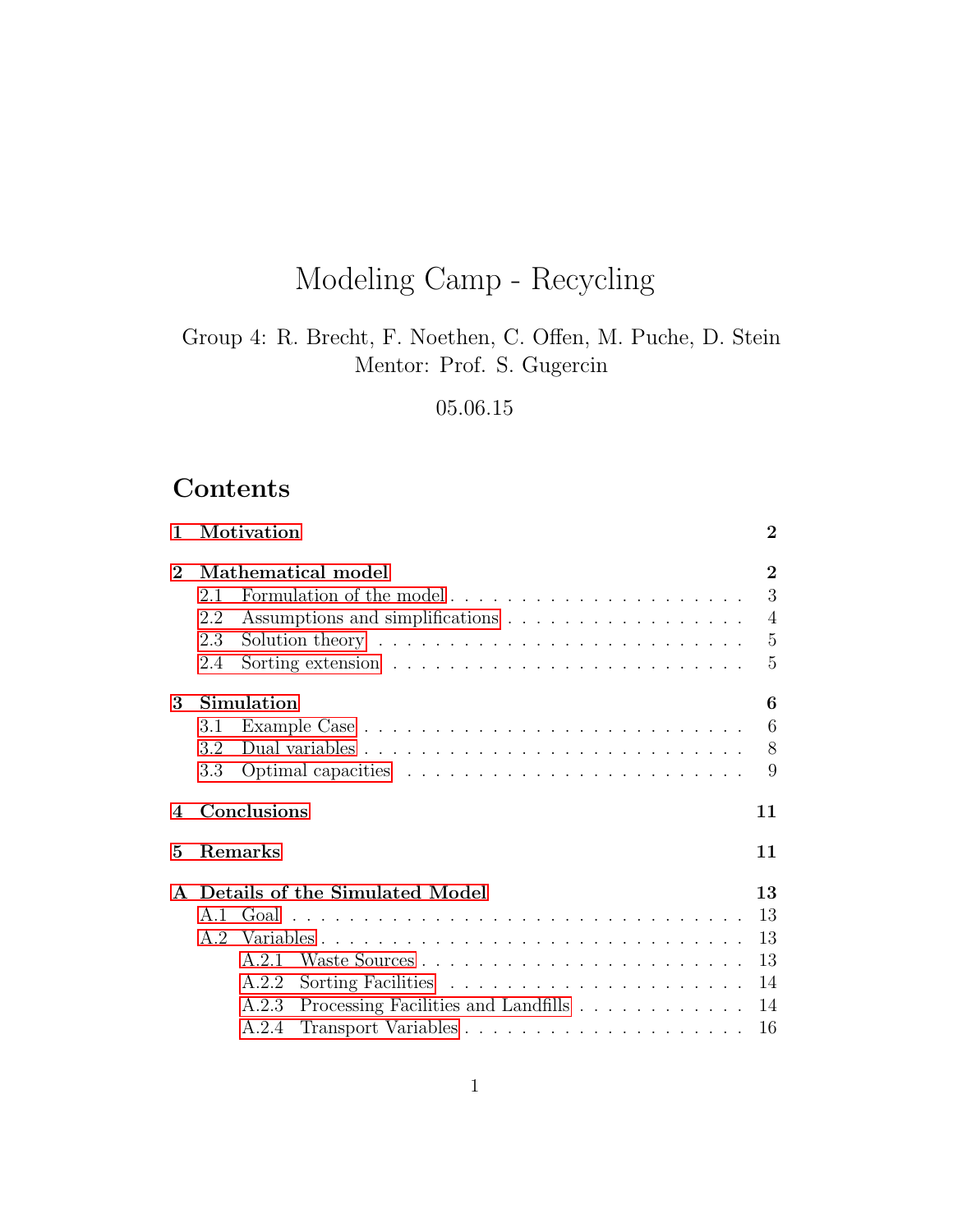|  | A.4.2 Mass Balance at Sorting Facilities 18  |  |
|--|----------------------------------------------|--|
|  | A.4.3 No Storage at Processing Facilities 18 |  |
|  | A.4.4 Transportation Constraints 19          |  |
|  |                                              |  |
|  |                                              |  |
|  |                                              |  |
|  | <b>B</b> Bibliography                        |  |

## <span id="page-1-0"></span>1 Motivation

Nowadays, recycling has become a trend-topic in most of first world's nations. As a matter of fact, several materials can be recycled and there are plenty of benefits, such as reduced consumption of fresh raw materials, reduced energy usage and reduced landfills. Nevertheless, recycling comes with its own costs, such as the collection of items and transfer to the recycling center as well as sorting. Several questions naturally arise, among others

- Is recycling worth it compared to sending everything to landfills?
- Can we also obtain profit from unsorted waste sources?
- How expensive is recycling if we want to fulfill certain quotas?
- Do capacities represent a bottle-neck for the recycling process?
- Is it feasible to remove or build facilities?

In order to answer these questions we are going to derive a mathematical model for the cost-benefit of recycling. Afterwards we will try to see if optimality can be defined in any sense.

## <span id="page-1-1"></span>2 Mathematical model

Our first approach was in fact trying to find general information about the topic mentioned above and later on, we found an existing paper on the costbenefit analysis of recycling, which can be found at [\[1\]](#page-20-2). Inspired by this paper, we have proceeded as follows.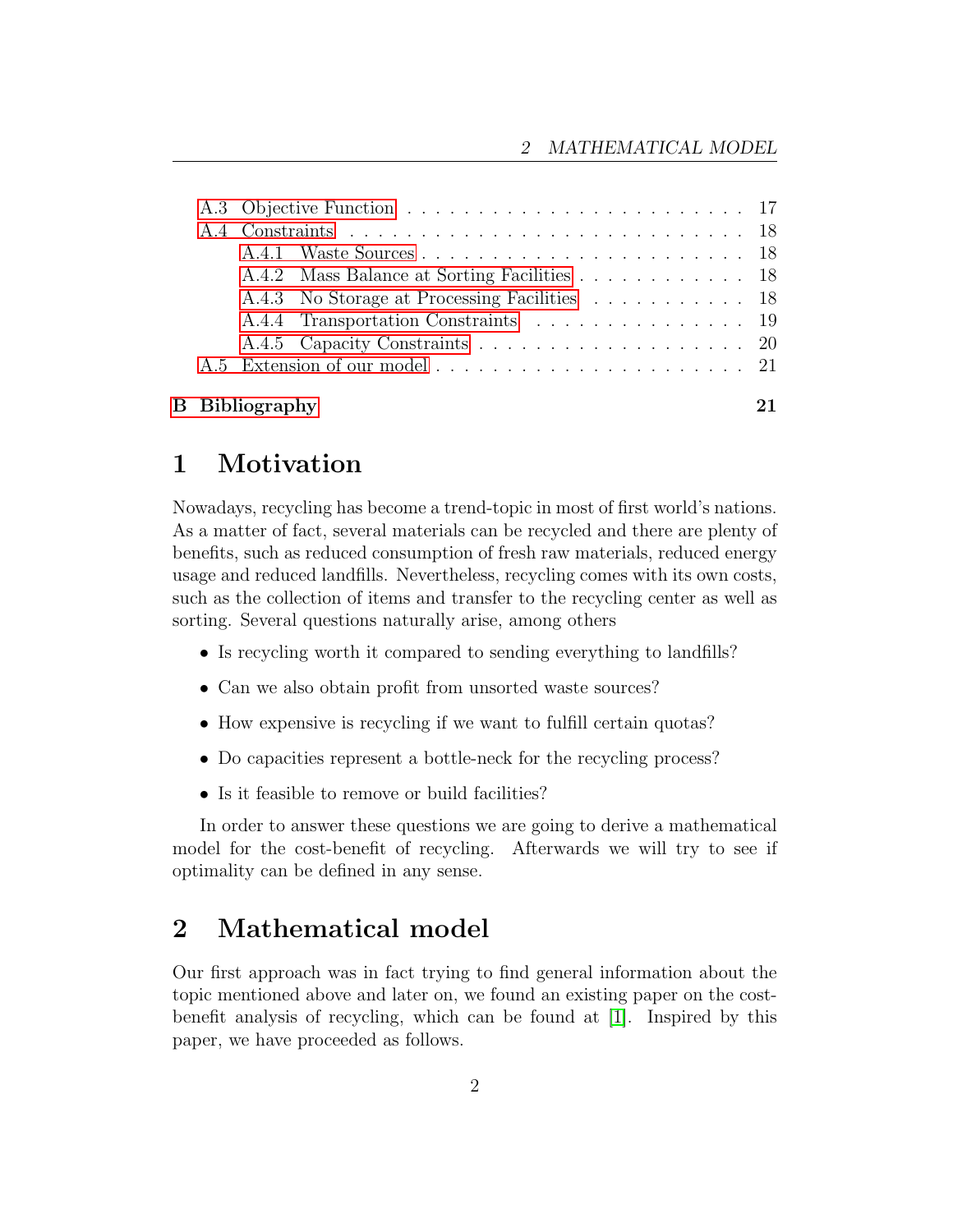### <span id="page-2-0"></span>2.1 Formulation of the model

First off, we have extracted several ideas from the paper such as what costs are involved, minimizing over the material flow and discrete-time behavior of the system. From now on the time space is going to be  $\mathbb{T} := \{0, \Delta t, \dots, T\}.$ A good way of picturing the problem is by thinking of several facilities interacting and exchanging materials among them. Figure [1](#page-2-1) shows a rough idea of the problem.



Figure 1: A simple sketch of the structure of our problem.

Once we had understood the structure of our problem, we have constructed different models and gone for one of them in particular, which has the following cost function

<span id="page-2-1"></span>
$$
Z = \sum_{t} \sum_{i} \left( FC_i(u_i(t), t) + \sum_{j} TC_{ij}(u_{ij}(t), t) \right), \tag{1}
$$

where  $FC_i : \mathbb{R}^n \times \mathbb{T} \to \mathbb{R}$  are the facility costs of the facility i and  $TC_{ij} : \mathbb{R}^n \times \mathbb{T} \to \mathbb{R}$  are the transportation costs from facility i to facility j. The former functions depend on a material vector  $u \in \mathbb{R}^n$  and the time t. We inserted special vectors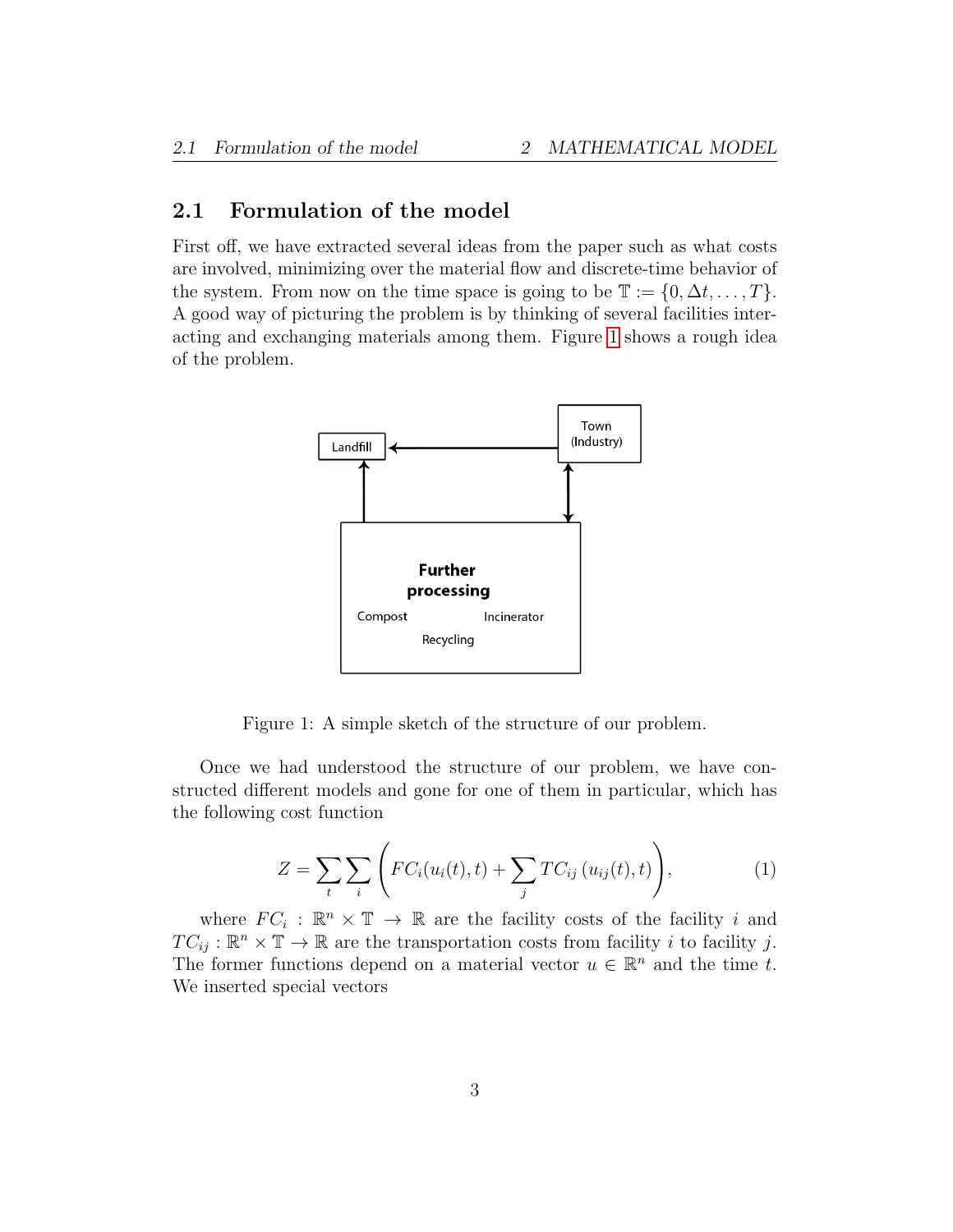$u_{ij}(t) =$  materials transported from facility i to j at time t,

 $u_i(t) =$  materials available at facility i at time t after transportation;

In fact,  $u_i(t)$  is constructed from  $u_{ij}(t)$  by using the recursion

$$
u_i(t) = \sum_j u_{ji}(t) - \sum_j u_{ij}(t) + PF_i(u_i(t - \Delta t), t - \Delta t)
$$

which is the difference of the incoming and outgoing material flow adding the previously processed materials at the facility. We assume some initial values which are added instead of the previously processed materials at  $t =$ 0. Here  $PF_i: \mathbb{R}^n \times \mathbb{T} \to \mathbb{R}^n$  describes how materials are processed, i.e. converted, sold, stored or delivered, at the facility  $i$  at time  $t$ . The processing functions should be closely related to the facility cost functions when applying this model to an example.

Natural constraints come up, namely,

$$
u_i(t) \ge 0,
$$
  

$$
u_{ij}(t) \ge 0,
$$

as well as upper bounds for all  $u_i(t)$  and  $u_{ij}(t)$  either component wise or for the total amount given by capacities. Other constraints such as massbalance or further facility specific constraints are governed by the processing functions.

Now our problem consists in minimizing the costs  $Z$  in order to find the optimal material flow subject to the constraints mentioned above.

## <span id="page-3-0"></span>2.2 Assumptions and simplifications

A few assumptions have been required in order to give sense to the model, i.e.

- Sorted materials.
- Each facility handles all materials. (Can be avoided by setting corresponding capacities to zero.)
- Fixed number and location of facilities.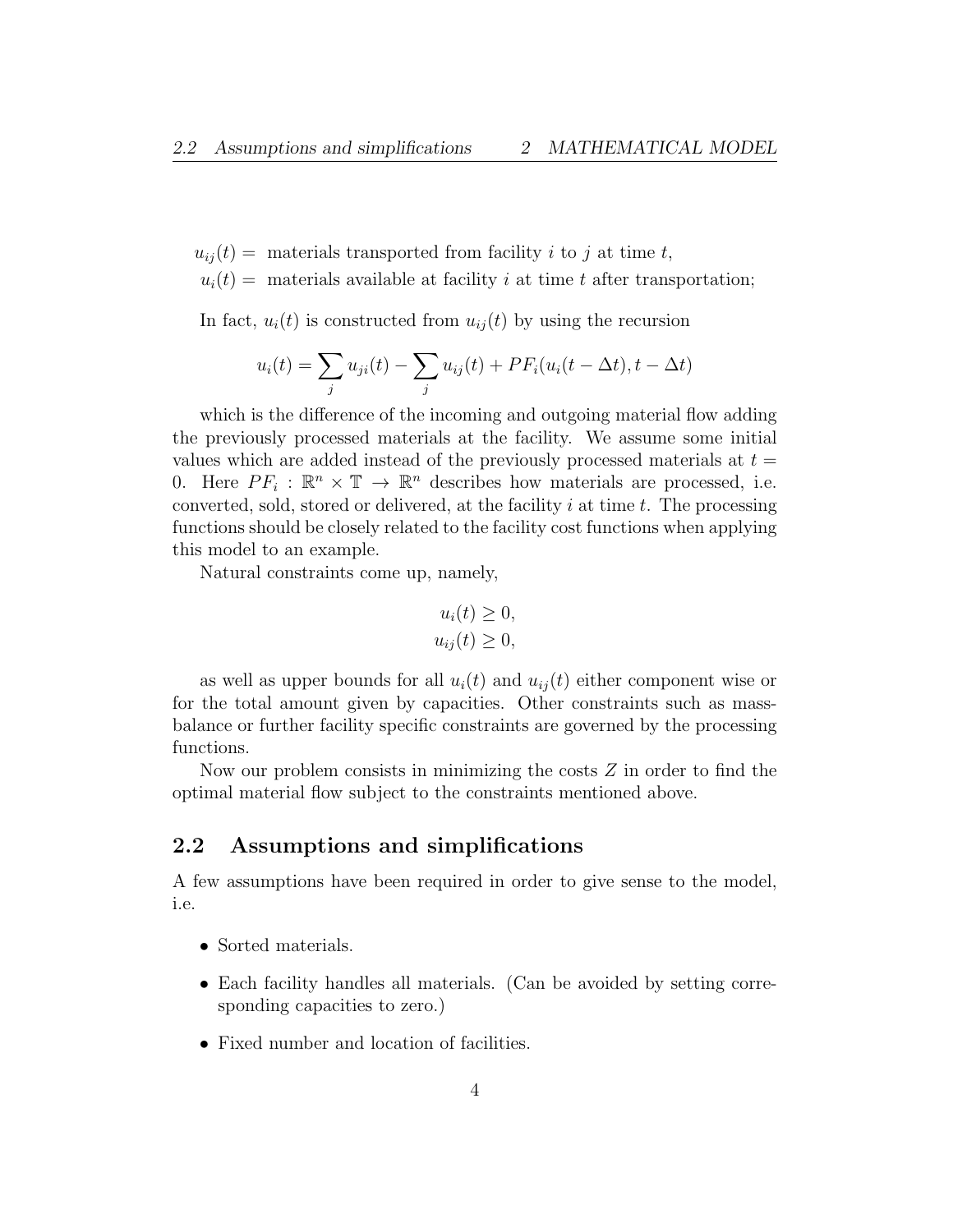• Transportation takes place in one time-step.

For a material to go through its whole processing, it might take several time-steps depending on the amount of processing steps. This can be quite restrictive as some procedures usually require different times. The first simplification we have come up with and a nice way to describe a model structured as ours are processing matrices,

$$
PF(u, t) := A(t)u + b(t),
$$

and affine cost functions

$$
FC(u, t) := c(t)^T u + \lambda(t),
$$
  
\n
$$
TC(u, t) := d(t)^T u + \mu(t).
$$

A further simplification could be to assume time-independent functions, since many features of facilities stay the same over the planning period.

### <span id="page-4-0"></span>2.3 Solution theory

In the most general case, we at least require the model functions to be continuous in u for each  $t \in \mathbb{T}$ . Since we have prescribed upper and lower bounds for our set of variables  $u_{ij}$ , the domain of Z is compact. As long as it is not empty, by Weierstraß we can guarantee the existence of optimal solutions to our minimization problem.

For the affine case we have a numerical tool, namely the SIMPLEX algorithm which provides us with a numerical solution to the problem.

### <span id="page-4-1"></span>2.4 Sorting extension

The sorting process consists in separating some materials from unsorted waste. Figure [2](#page-5-2) shows schematically how we have included the sorting process.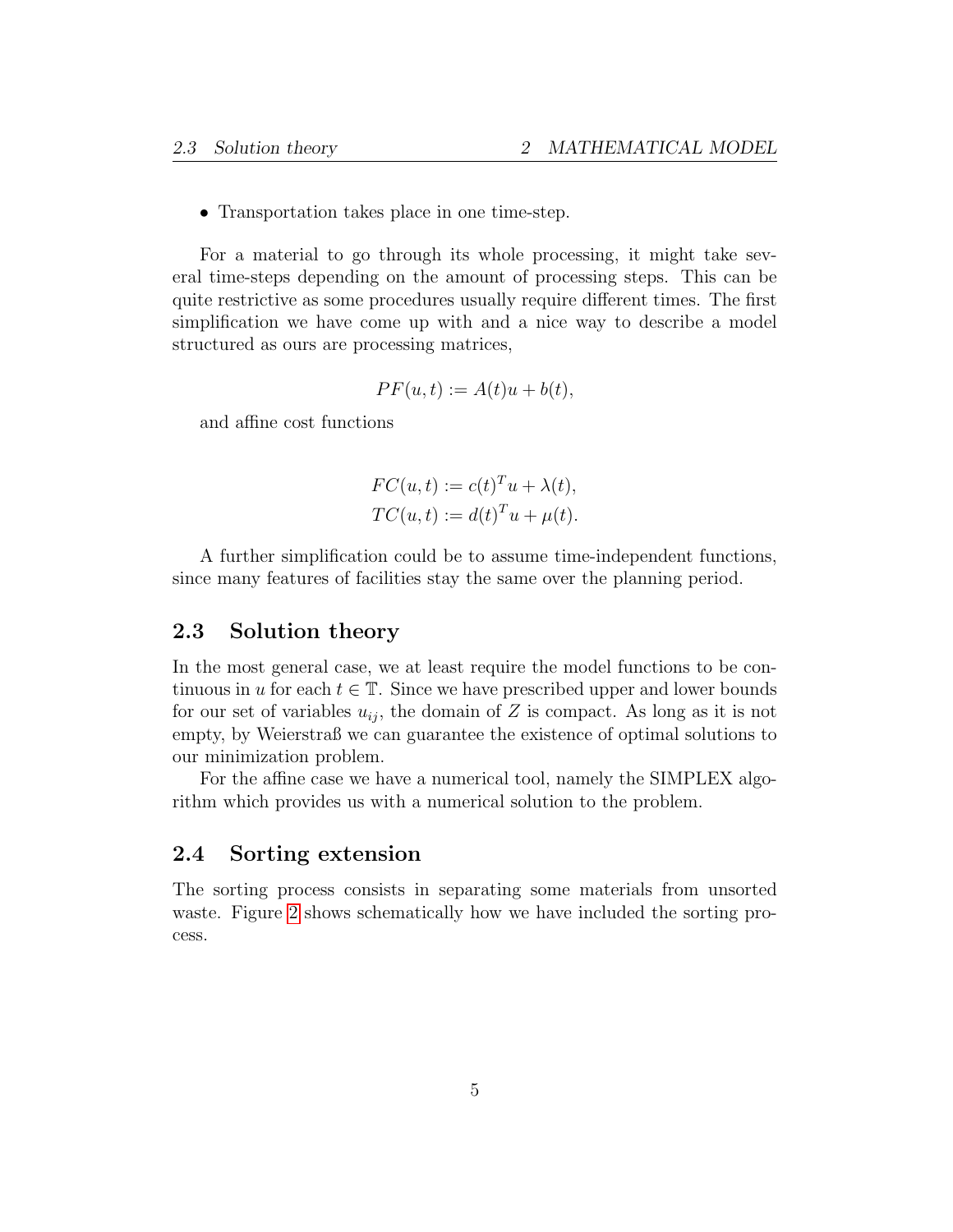

<span id="page-5-2"></span>Figure 2: Sketch of the sorting extension.

The sorting extension is a pre-step to our first model, where we sort the unprocessed waste extracting a particular branch of materials and sending the rest right away to the landfills. The sources produce unsorted waste with a known decomposition. The unsorted waste is transported either to sorting facilities or to landfills. The sorting facilities sort out a specific branch of materials which are then fed into processing facilities of our previous model.

## <span id="page-5-0"></span>3 Simulation

We have implemented the linearized sorting extension using a flexible and modular Python program that generates an objective function and constraints from the geometry and parameters of our model. The resulting linear optimization task is fed into the LP solver PuLP. Afterwards, a visualization of the optimized waste flows in the plane is drawn in SVG files.

For technical details regarding the simulation, we encourage the reader to have a look at the Appendix [A.](#page-12-0) The full source code is available under <https://github.com/damast93/recycling>.

### <span id="page-5-1"></span>3.1 Example Case

We will now give a qualitative interpretation of our simulation results in an example case. In order to use somewhat realistic parameters, we obtained data from various sources [Quellen einf $\tilde{A}^1_{\overline{4}}$ gen!!], though the thorough inves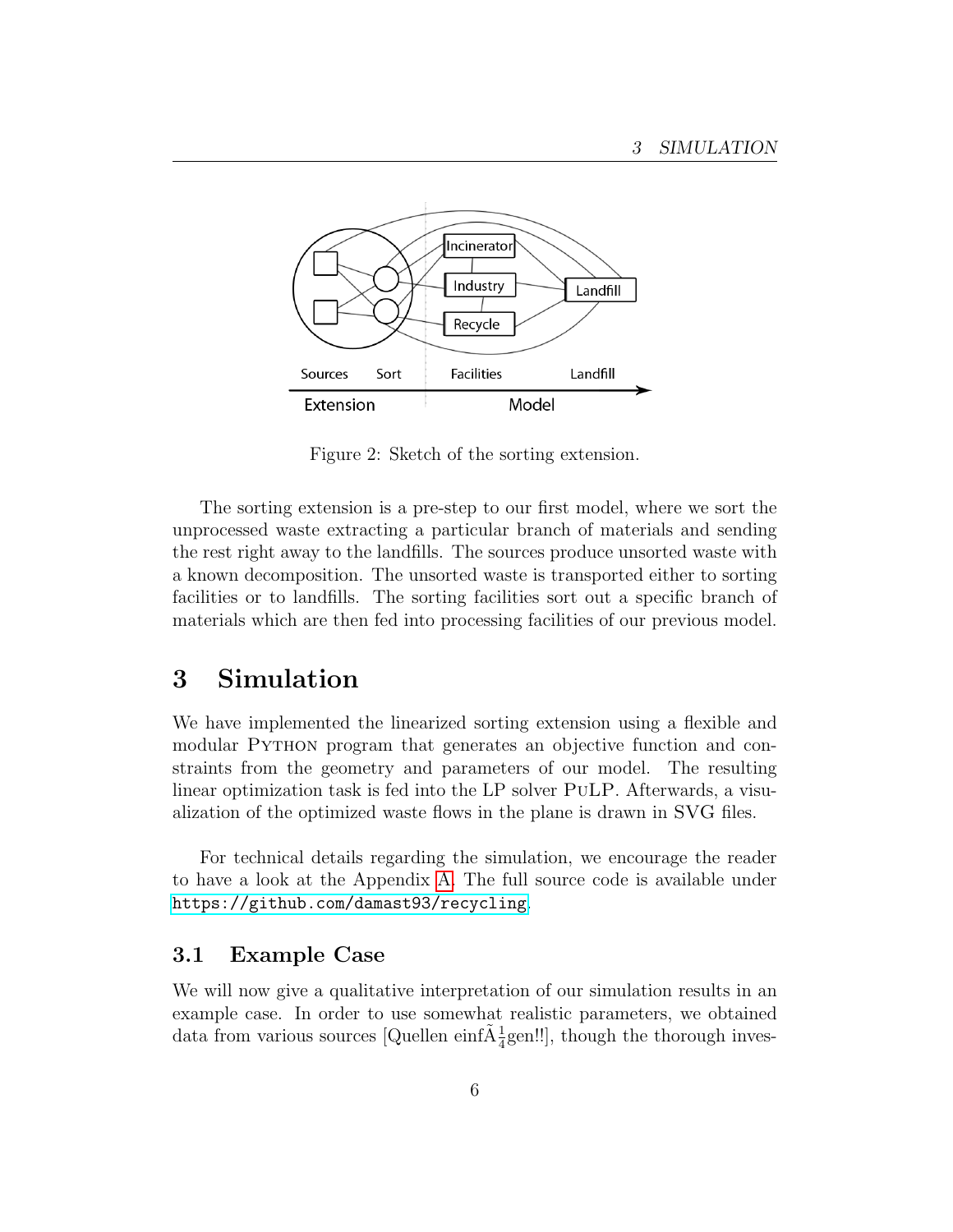tigation of these pieces of data was not the focus of our project.

The distances and the amount of waste we model are on the level of a US county, the planning period is 5 years. There are

- three waste sources, depicted with a W
- sorting facilities S1 and S2 with squares
- incinerators I1 and I2, a composting facility C, plastic recycling R and glass recycling G, all with a diamond symbol
- two landfills (circles)

The waste flows are visualized as the colored lines where black is unsorted, red is plastic, gray is glass, blue is unusable residues and green is biological waste. The thickness of the lines corresponds to the amount of waste sent.



Total cost: \$10,662,579 / a

<span id="page-6-0"></span>Figure 3: Simulation,  $t = 0$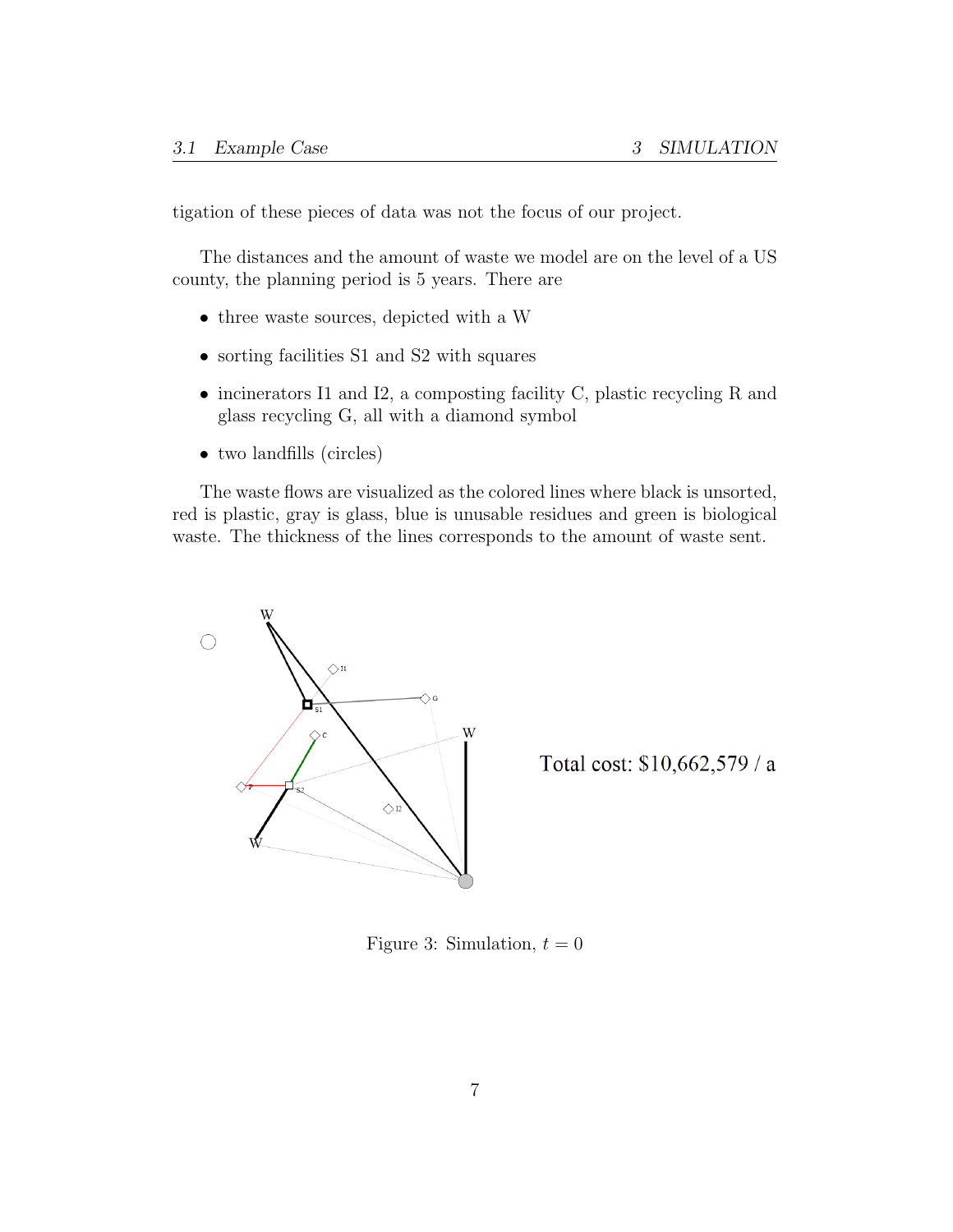

Total cost: \$10,662,579 / a

<span id="page-7-1"></span>Figure 4: Simulation,  $t = 4$ 

We see that at time  $t = 4$ , the two landfills have been filled (the circles blacken - see figure [4\)](#page-7-1). As we optimized over a finite period, it is possible that the solution will not be sustainable beyond that period by capacity reasons.

### <span id="page-7-0"></span>3.2 Dual variables

A great feature of the SIMPLEX algorithm is that it computes optimal dual variables at the same time. Every constraint of the LP gives rise to a dual variable. We can loosely interpret the dual variables as the change in objective function when relaxing the associated constraint.

The most interesting case is to look at the capacity constraints of the facilities.

• A highly negative dual variable for the capacity constraint at facility  $F$  identifies  $F$  as a bottleneck. Increasing the capacity there will lower the optimal cost of the system considerably. By the complementary slackness theorem, an optimal solution will always exhaust the capacity of  $F$ .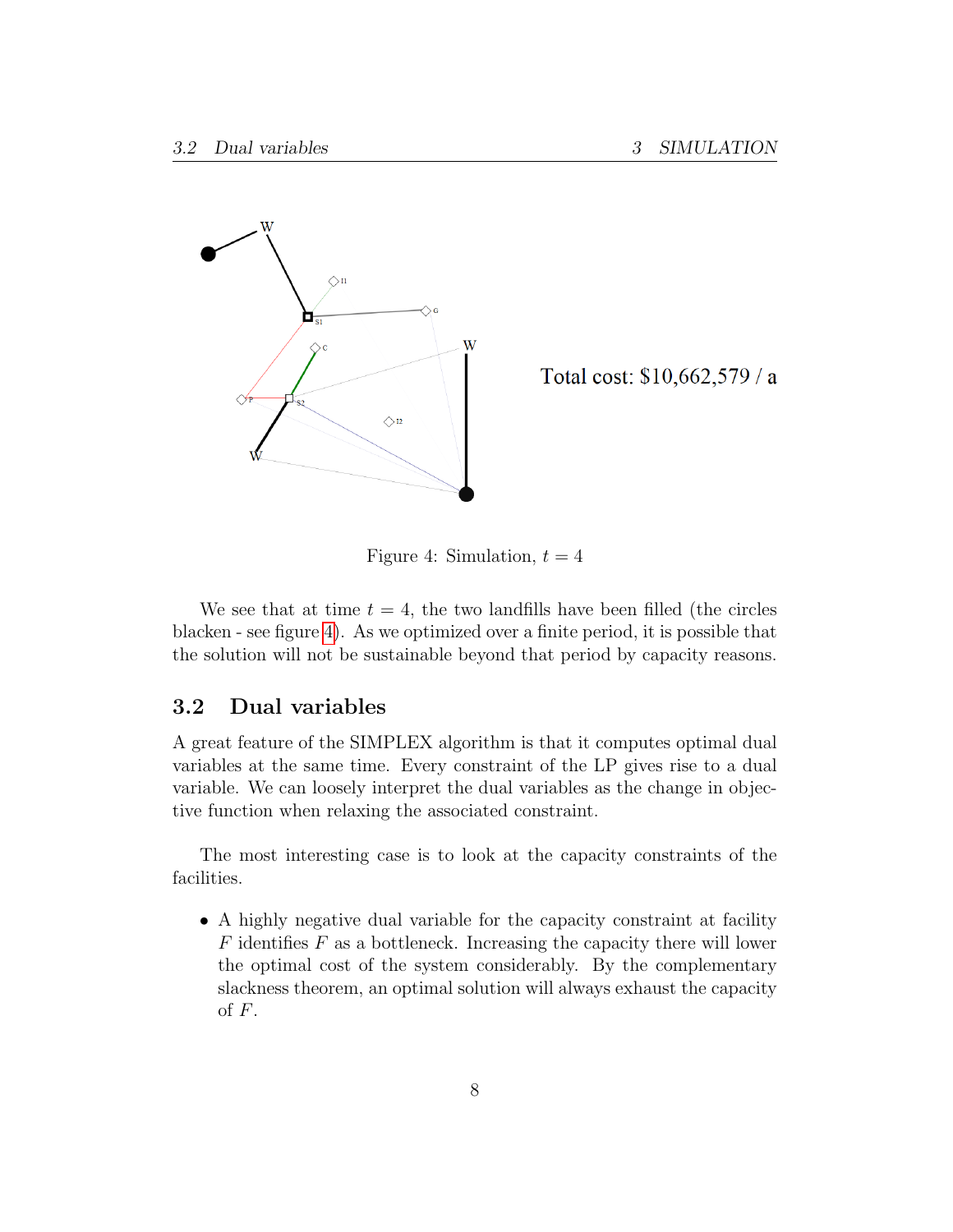• Zero dual variables occur when there is unused (slack) capacity at facilities. We can even consider reducing these in order to save costs when including cost for providing capacity, i.e. wages, building facilities.

Revisiting the graphics in [3,](#page-6-0) we see that the dual capacity variables are plotted as the thickness of the symbols of the facility. In our case, we see a bottleneck at sorting facility S1. So let's increase the capacity there and re-run the simulation for [5.](#page-8-1) The optimal waste flow has changed, now giving a new bottleneck at the glass recycling facility G. However, the total annual costs are reduced by almost \$4,000,000, now that a lot more waste can be sorted and thus recycled.



<span id="page-8-1"></span>Total cost: \$6,869,114 / a

Figure 5: Simulation,  $t = 0$ 

## <span id="page-8-0"></span>3.3 Optimal capacities

Iterating the above process, we can try to eliminate bottlenecks and determine capacities for all facilities that allow for an optimal waste flow. But that's precisely what the SIMPLEX algorithm does itself, so we could as well add the capacities as LP decision variables to the model. As these occur just as right-hand sides in inequalities, this is barely a change to the program. However for the LP to stay bounded, we have to add a cost for providing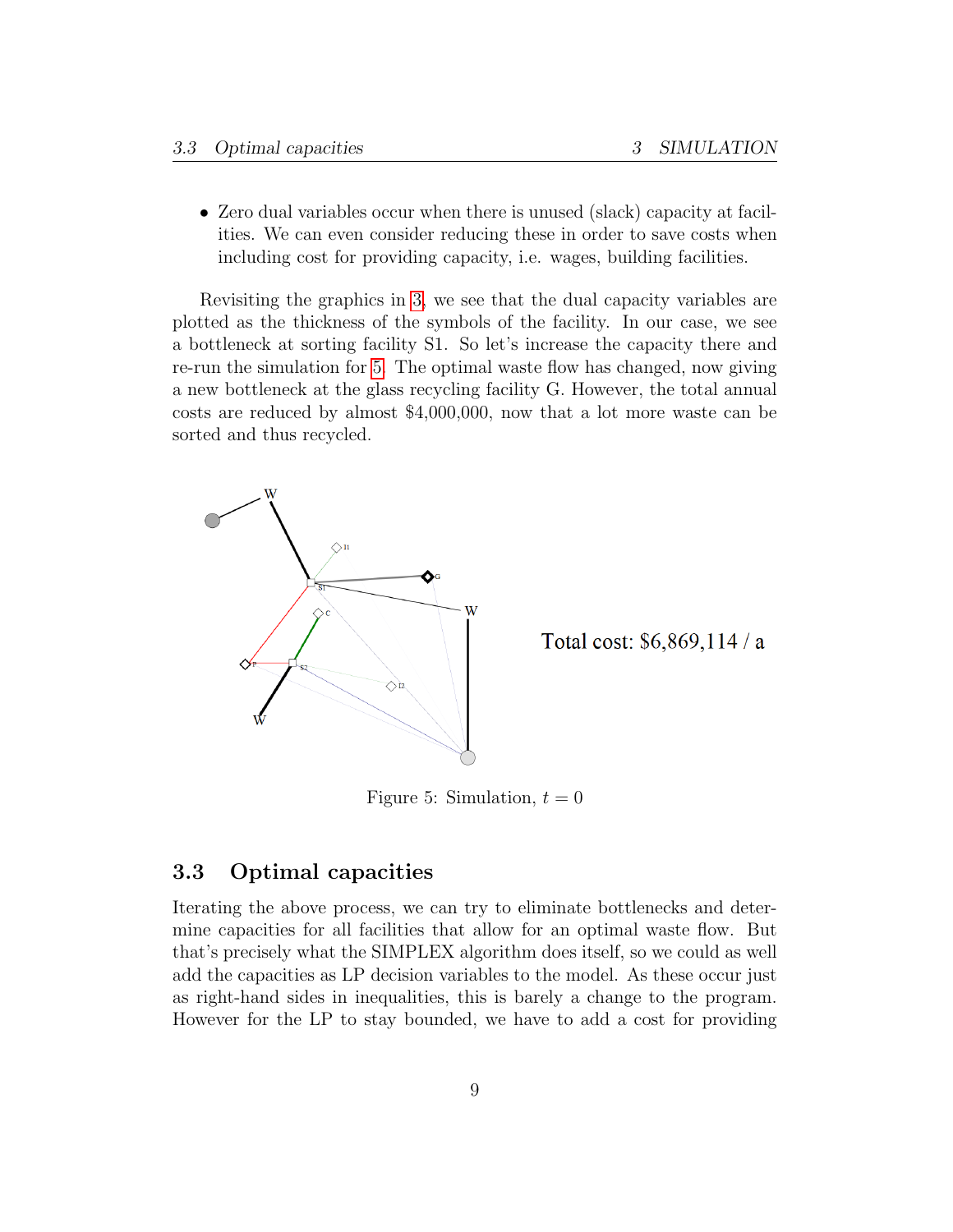capacity per year to the objective function and then minimize the whole system, giving optimal waste flow and capacities.

As a comparison in [6,](#page-9-0) this is the cost that occurred without any recycling.



<span id="page-9-0"></span>Total cost:  $$21,833,523$  /  ${\rm a}$ 

Figure 6: Send everything to the landfills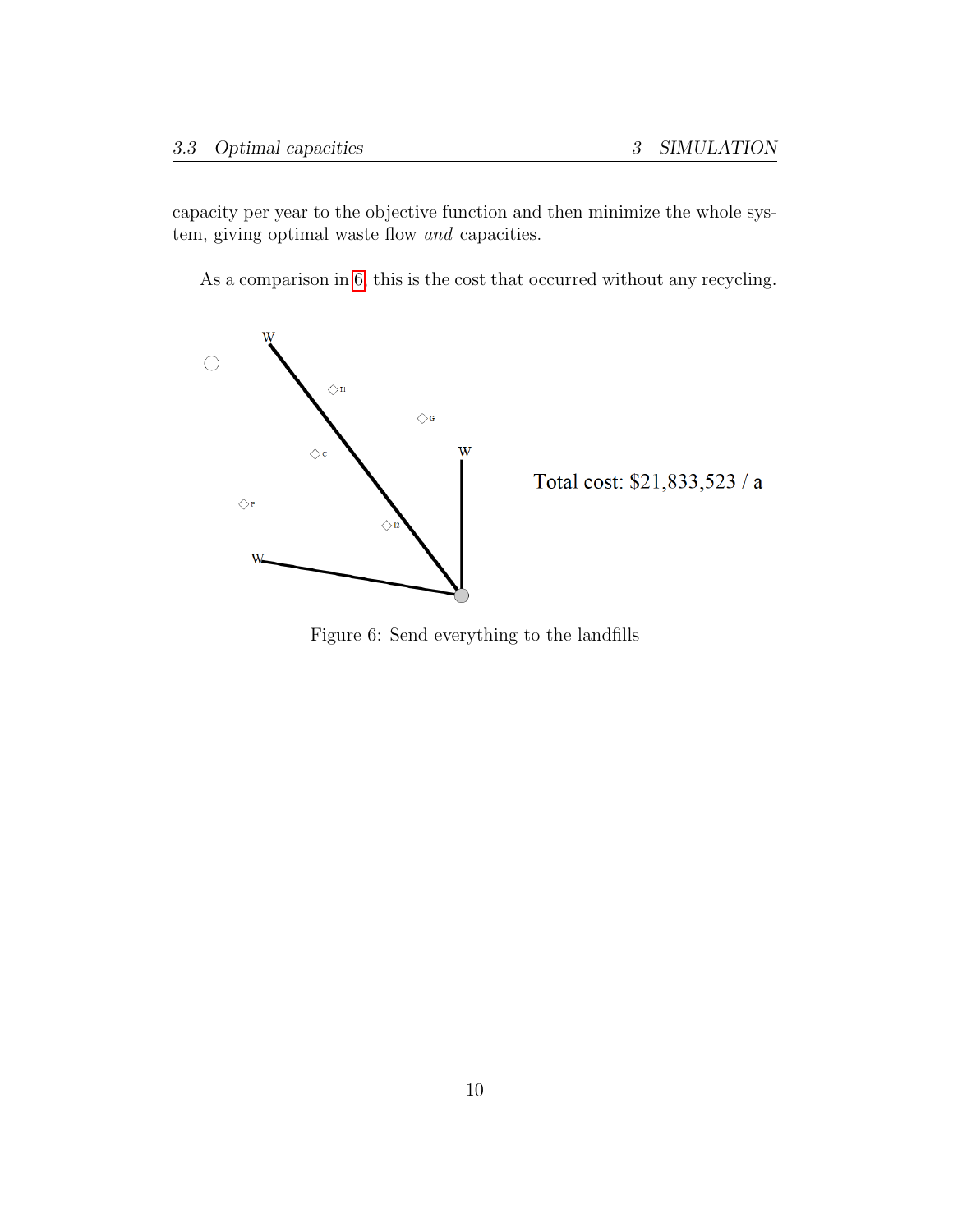## <span id="page-10-0"></span>4 Conclusions

For situations adapted to our model, we are now in a position to answer the questions we have posed at the beginning of the report.

- Is recycling worth it compared to sending everything to landfills? Even though this strongly depends on the situation modeled, it can be decided with our model. Furthermore, in our example it turned out that recycling can be a more profitable solution than waste disposement at landfills.
- Can we also obtain profit from unsorted waste sources? This is also case-dependent and can be handled using our sorting extension.
- How expensive is recycling if we want to fulfill certain quotas? It can be implemented in our model by just adding an extra constraint,

unsorted · quota ≤ recycled.

- Do capacities represent a bottle-neck for the recycling process? Yes, they could, but with our model we can case-study the capacities of the facilities and change them in order to achieve a better performance of the system. This can be done by either looking at the dual variables of the SIMPLEX algorithm or optimizing over the capacities with an adapted cost function.
- Is it feasible to remove or build facilities? Also depending on the situation, our model shows which facilities are barely used and we can therefore remove them. On the other hand, if a facility is overburdened we can solve the issue by either increasing its capacity or adding another facility of the same type. Naturally, one has to compare the results to construction and removal costs.

## <span id="page-10-1"></span>5 Remarks

We would like to remark some improvements or ideas and open problems that we could not investigate given the time available.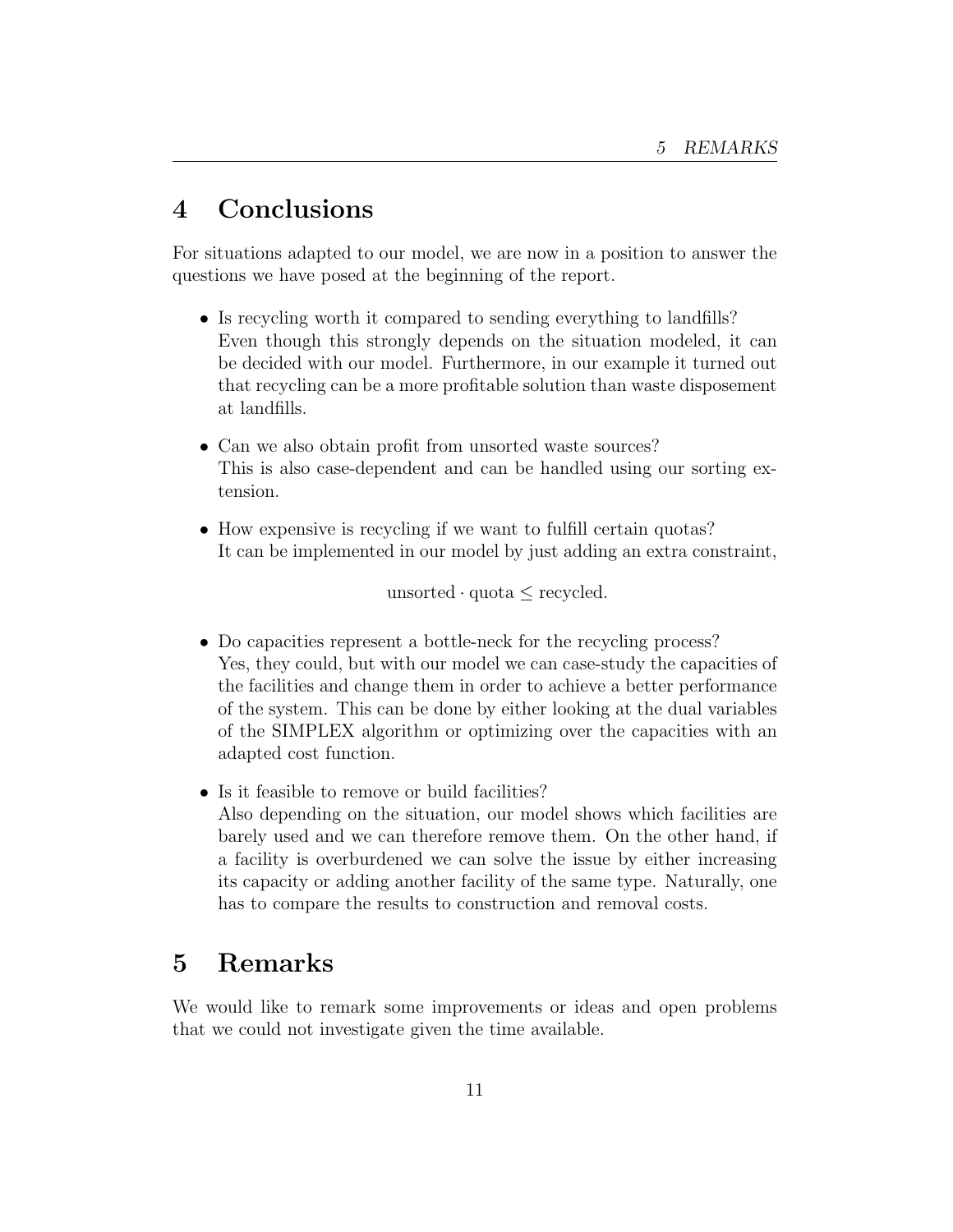- Waste collection is a problem in itself and it can be approached using logistic models.
- We could also optimize over the positions of some facilities in order to further optimize transportation costs, but this would lead to a loss of linearity.
- Open problems and ideas
	- Asymptotic behavior of the flux for  $T \to \infty$ .
	- Dependence of solutions with respect to initial conditions and model functions could be studied in the field of stability theory.
	- Including transportation time.
	- Continuous time-dependence of the functions.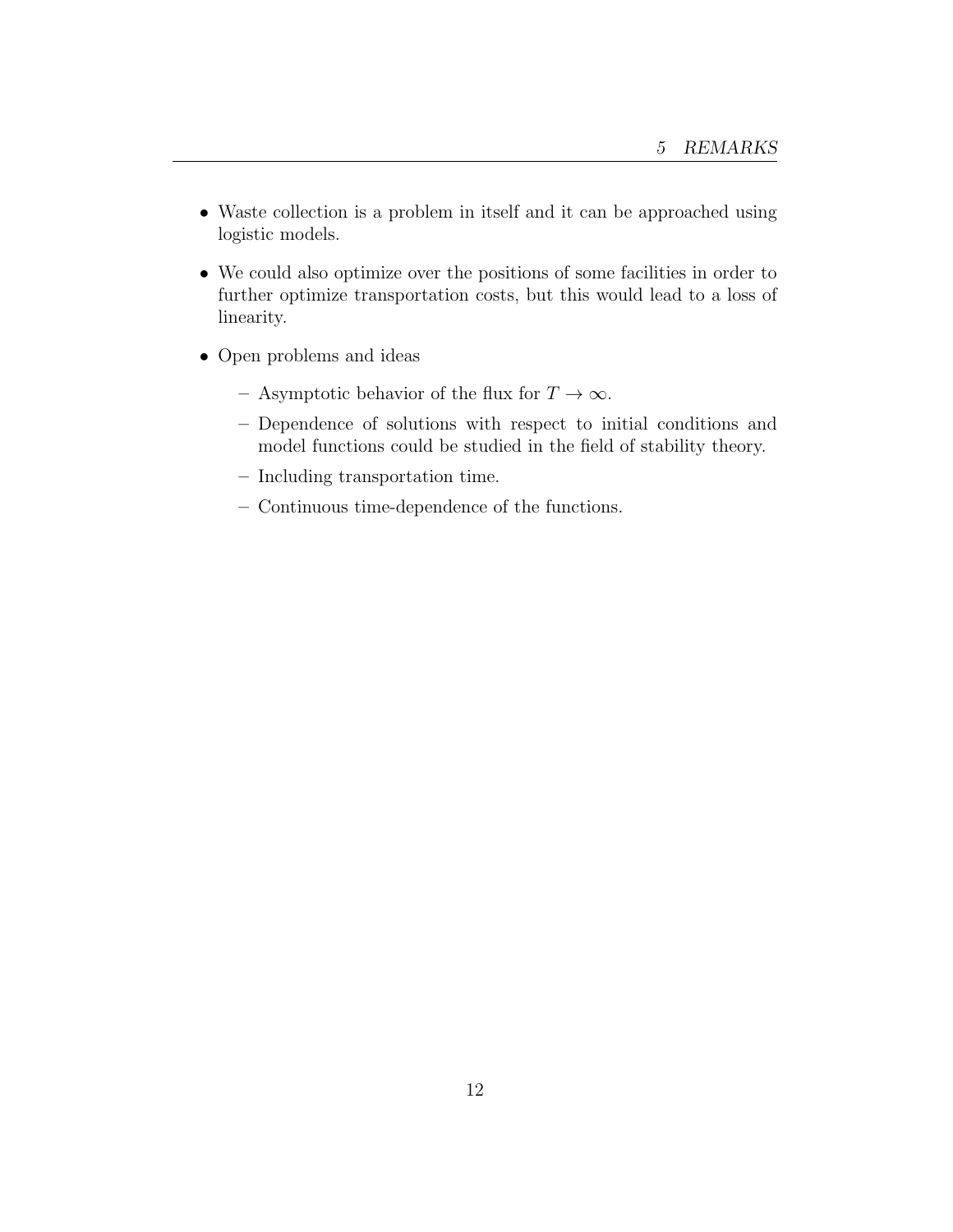## <span id="page-12-0"></span>A Details of the Simulated Model

In the following, we describe the model, which we have actually simulated. In contrast to the theoretical model explained in section 2 all occurring waste is processed completely in one time-step, such that it is not necessary to model storage of waste at processing-facilities.

### <span id="page-12-1"></span>A.1 Goal

Given the positions of waste sources, processing- and sorting facilities, landfills, processing costs, transportation costs, tipping fees and the amount and composition of waste at each waste source, the aim of the following model is to determine the flow of waste between waste sources, sorting facilities, processing facilities and landfills with respect to capacities such that the total costs are minimal.

## <span id="page-12-2"></span>A.2 Variables

We will model a planning period  $T$  which consists of time-steps  $t$ .

### <span id="page-12-3"></span>A.2.1 Waste Sources

Waste sources are denoted by  $w$ . The total amount of waste available in time-step t (e.g. in year t) is denoted as  $quantity(w, t)$ . We assume that the waste is unsorted but the composition of waste at a source  $w$  at time t is known. We consider the following materials m: plastic  $(P)$ , glass  $(G)$ , compostable waste  $(B)$  and unusable waste  $(L)$  which has to be disposed of at a landfill.

We define the following variables:

- quantity $(w, t)$ : total amount of waste at source w at time t
- $P(w, t)$ : percentage of plastic in the waste from source w at time t
- $G(w, t)$ : percentage of glass in the waste from source w at time t
- $B(w, t)$ : percentage of compostable waste in the waste from source w at time t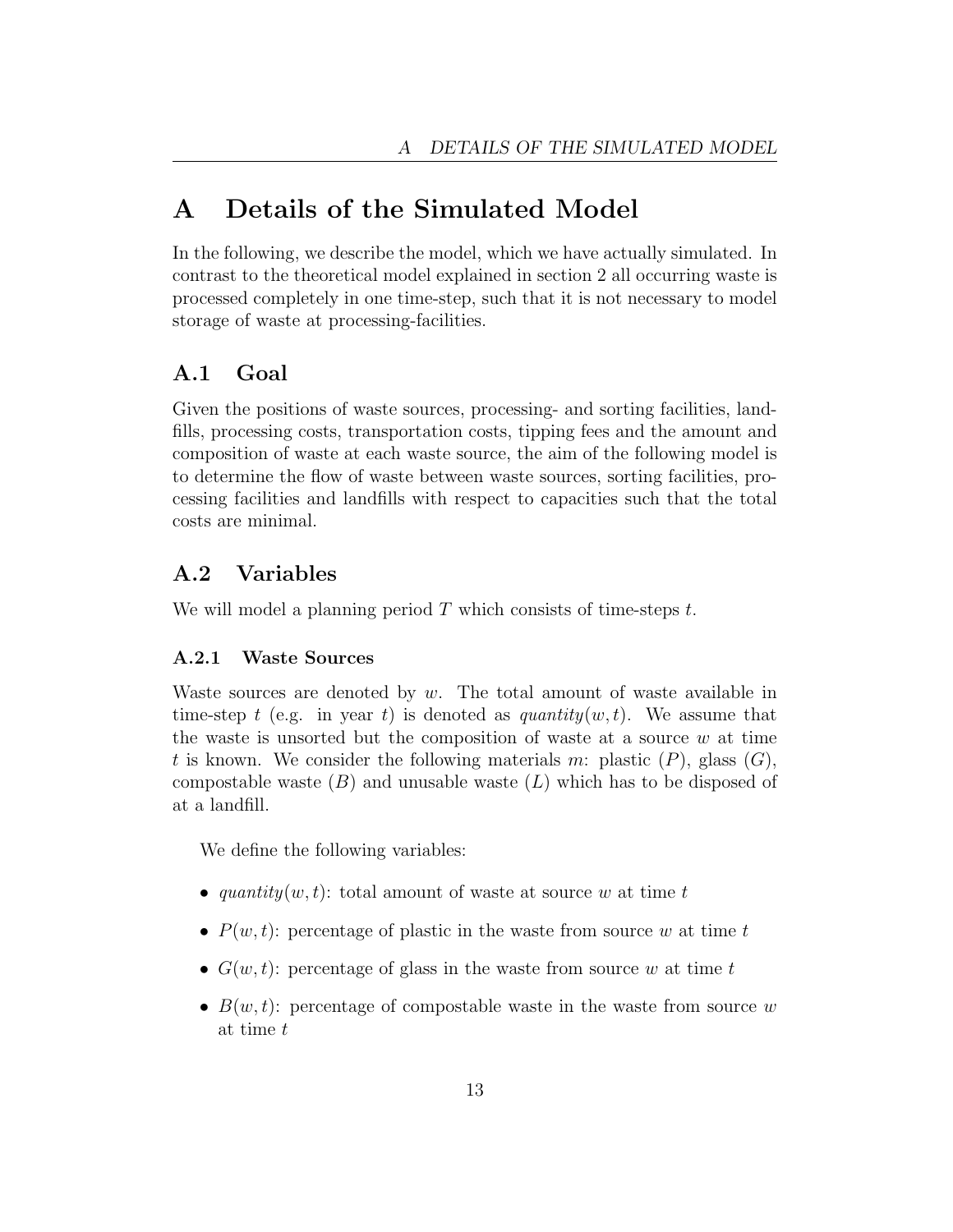•  $L(w, t)$ : percentage of unusable waste in the waste from source w at time t

#### <span id="page-13-0"></span>A.2.2 Sorting Facilities

Sorting facilities are denoted by s. Sorting facilities convert unsorted waste into sorted waste. After sorting, components of the waste can be transported separately from other waste. We also consider sorting facilities which do not decompose waste into all of its components  $(P, G, B, L)$  but leave some materials unsorted.

*Example.* A facility  $s(FB)(GL)$  decomposes a waste flow into two components. The first component consists of plastic and compostable waste while the second component consist of glass and unusable waste. This facility is useful to decompose waste flows into combustible and non-combustible components.

Each sorting facility s has a capacity  $CAPs_t$  in time-step t. If t denotes years this means that s can handle  $CAP_{st}$  units of waste in year t. The processing costs per unit of (unsorted) waste at time-step  $t$  is denoted by  $Cs_t$  and is assumed to be independent of the composition of waste.

#### <span id="page-13-1"></span>A.2.3 Processing Facilities and Landfills

Processing facilities are denoted by  $f$ . They can handle sorted or partially sorted waste, depending on the facility. Each facility f converts a vector of materials  $(P, G, B, L)$  into a new vector of materials by a linear transformation which can be represented by a matrix  $Pf$ . Each facility has a capacity  $CAPf$  and processing costs. The costs of processing a material vector  $(P, G, B, L)$  at time t (in year t) is denoted by  $cf_t(P, G, B, L)$ . We assume that  $cf_t$  is a linear function, so it can be represented by a vector whose entries  $costs_{f,t}(m)$  denote the costs to process one unit of material m at facility f at time t (in year t). We may assume that the revenue which a facility gets from selling processed material (recycling facility) is included in the value  $costs_{f,t}(m)$ .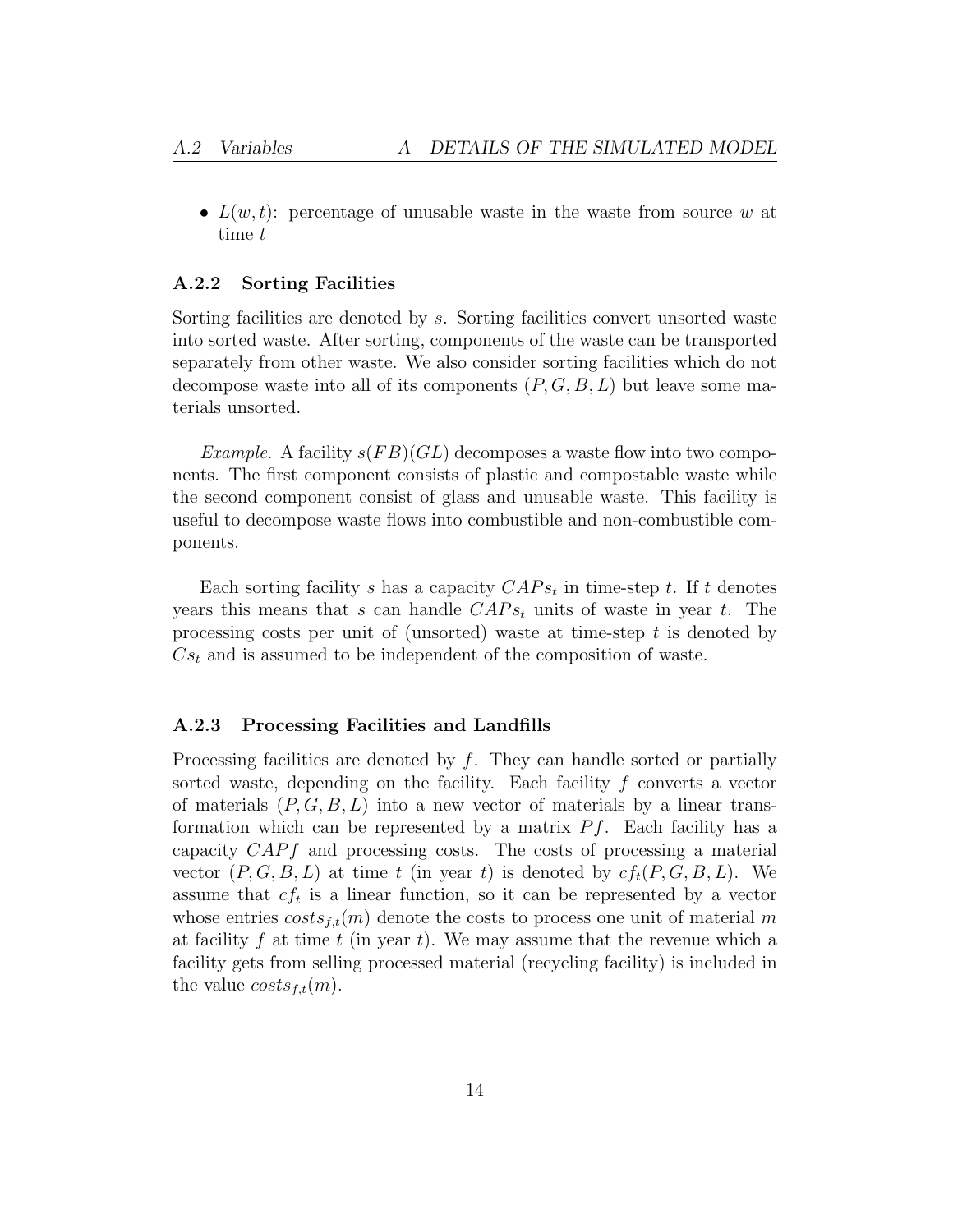We consider the following types of facilities

#### Recycling Facility

A recycling facility f can process plastic  $P$  and glass  $G$ , where plastic and glass must not be mixed. We assume that the facility can sell all processed material in the same time-step as the processing takes place. The processing matrix  $Pf$  is given by

$$
Pf = \begin{pmatrix} 0 & 0 & 0 & 0 \\ 0 & 0 & 0 & 0 \\ 0 & 0 & 1 & 0 \\ 0 & 0 & 0 & 1 \end{pmatrix}
$$

Hence, glass and plastic are removed while the rest is stored.

#### Incinerator

An incinerator  $f$  can process combustible material. In this model plastic  $P$  and compost  $B$  can be combusted in the incinerator, where it is not necessary to decompose the waste into plastic and compost before processing but it is necessary that the waste transported to the incinerator is not mixed with non-combustible waste. Let  $r$  denote the residues which remain when burning a unit of material m, where  $m \in \{P, B\}$ . We assume that the residues need to be disposed of at landfills. The processing matrix is given by

$$
Pf = \begin{pmatrix} 0 & 0 & 0 & 0 \\ 0 & 1 & 0 & 0 \\ 0 & 0 & 0 & 0 \\ r & 0 & r & 1 \end{pmatrix}
$$

For technical reasons, which will become clear in section [A.4.4,](#page-18-0) we assume that  $costs_{I,t}(m) = costs_{\tilde{I},t}(m)$  for all incinerators I and  $\tilde{I}$  and all materials m.

#### Composting Facility

A composting facility f can only handle compostable material B. We assume that the residues of processing B can be sold or disposed of at no costs and therefore do not need to be transported to a landfill. The processing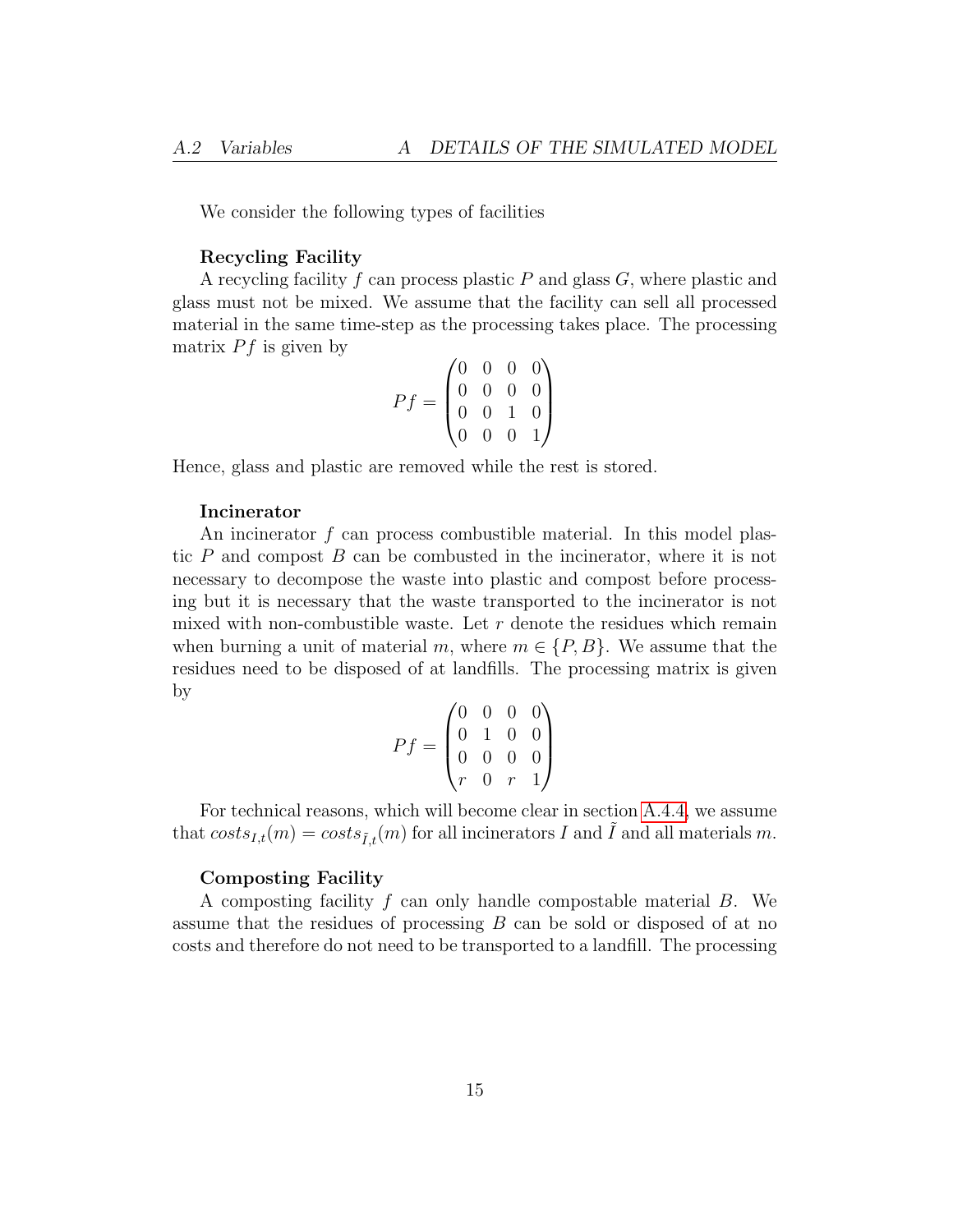matrix is given by

$$
Pf = \begin{pmatrix} 1 & 0 & 0 & 0 \\ 0 & 1 & 0 & 0 \\ 0 & 0 & 0 & 0 \\ 0 & 0 & 0 & 1 \end{pmatrix}
$$

#### Landfill

A landfill *l* can handle all sorts of materials. It can handle unsorted and sorted waste streams. Here the costs  $cost_{i,t}(m) = cost_{i,t}$  are independent of the material  $m$  and correspond to tipping-fees. The processing matrix is a zero-matrix. In contrast to the capacities of the processing facilities, the capacity  $CAP_l$  of a landfill l is time independent and  $CAP_l$  does not describe the capacity in each time-step  $t$  but the capacity of  $l$  in the whole planning period.

#### <span id="page-15-0"></span>A.2.4 Transport Variables

We consider the following variables

- $k_t$ : transportation costs per unit of waste and unit of distance
- $d_{x,y}$ : distance between source/facility/landfill x and source/facility/landfill  $\hat{y}$
- $q(w, s, t)$ : amount of unsorted waste transported from source w to sorting facility  $s$  in time-step  $t$
- $q(w, l, t)$ : amount of unsorted waste transported from source w to a landfill  $l$  in time-step  $t$
- $u(s, f, m, t)$ : amount of material m transported from sorting facility s to facility  $f$  in time-step  $t$
- $u(s, l, m, t)$ : amount of material m transported from sorting facility s to landfill  $l$  in time-step  $t$
- $u(\tilde{f}, f, m, t)$ : amount of material m transported from processing facility  $\hat{f}$  to facility  $f$  in time-step  $t$
- $u(f, l, m, t)$ : amount of material m transported from processing facility f to landfill  $l$  in time-step  $t$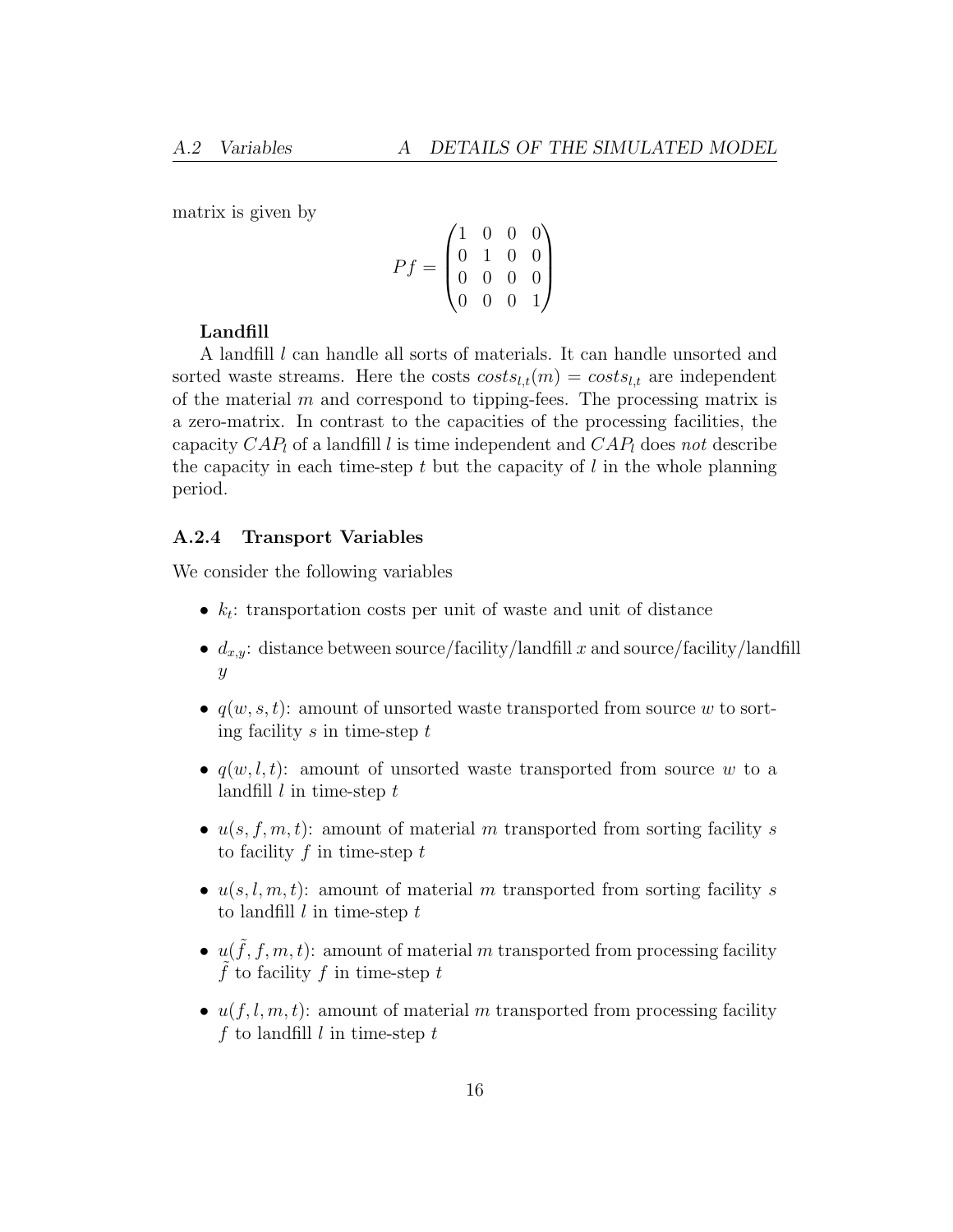

## <span id="page-16-0"></span>A.3 Objective Function

The objective function  $Z$  is given as the sum of sorting costs, processing costs, tipping fees at landfills and transportation costs.

$$
Z = \sum_{t,w,s} q(w,s,t) \cdot Cs_t
$$
  
+ 
$$
\sum_{t} \left( \sum_{s,f,m} costs_{f,t}(m) \cdot u(s,f,m,t) + \sum_{\tilde{f},f,m} costs_{f,t}(m) \cdot u(\tilde{f},f,m,t) \right)
$$
  
+ 
$$
\sum_{t,l} cost_{l,t} \cdot \left( \sum_{w} q(w,l,t) + \sum_{s,m} u(s,l,m,t) + \sum_{f,m} u(f,l,m,t) \right)
$$
  
+ 
$$
\sum_{t} k_t \cdot \left( \sum_{w,s} d_{ws} \cdot q(w,s,t) + \sum_{w,l} d_{w,l} \cdot q(w,l,t) + \sum_{s,f,m} d_{s,f} \cdot u(s,f,m,t) + \sum_{\tilde{f},f,m} d_{\tilde{f},f} \cdot u(\tilde{f},f,m,t) \right)
$$

The aim is to determine all variables of the form  $q(x, y, t)$  and  $u(x, y, m, t)$ such that  $Z$  is minimal. Notice that  $Z$  is linear in those variables.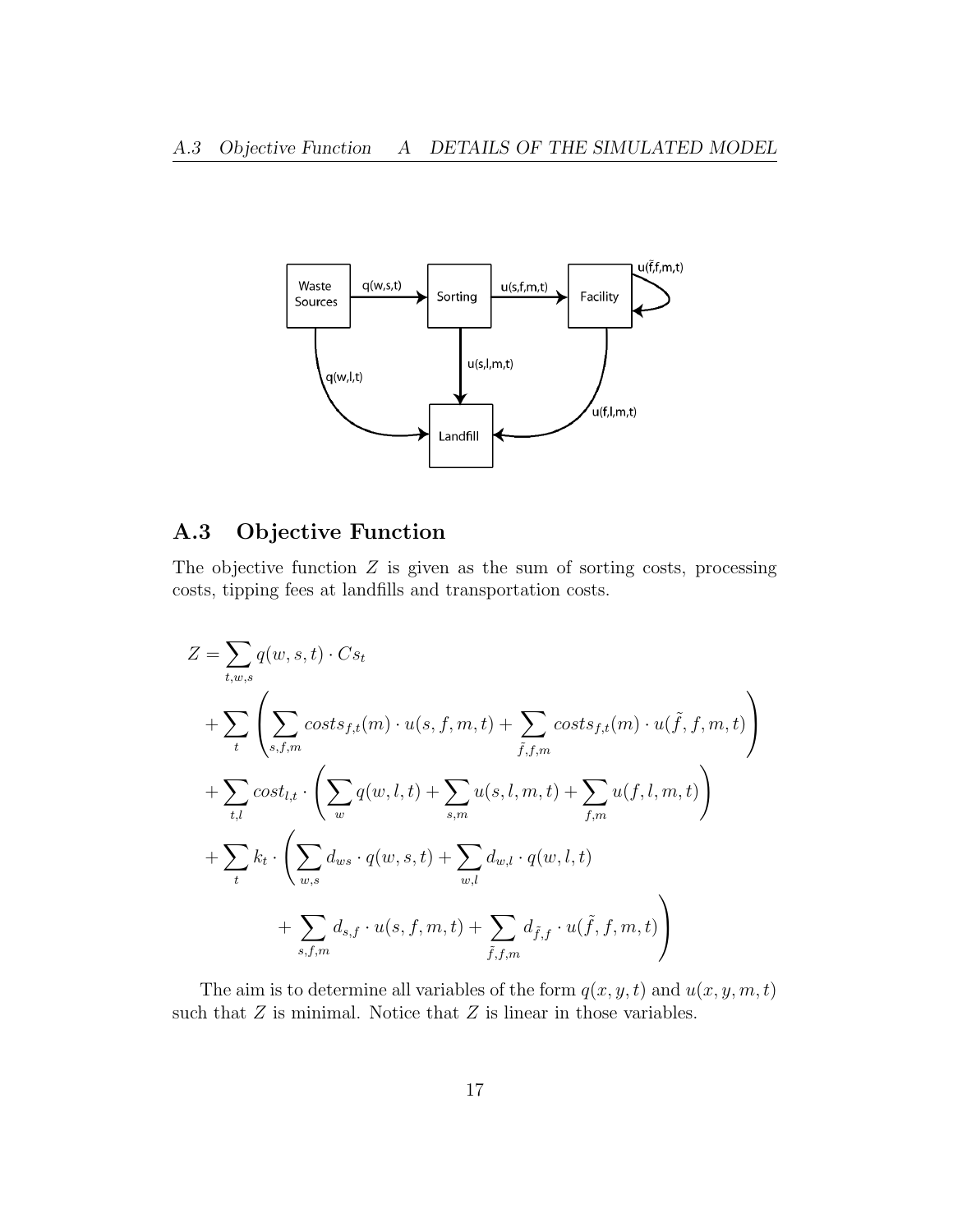### <span id="page-17-0"></span>A.4 Constraints

We consider the following constrains.

#### <span id="page-17-1"></span>A.4.1 Waste Sources

The whole amount of waste *quantity* $(w, t)$  of waste source w in time-step t must be transported to sorting facilities or to landfills in the same time-step. We get the following equation for all  $t$  and all waste sources  $w$ 

$$
\sum_{s} q(w, s, t) + \sum_{l} q(w, l, t) = quantity(w, t)
$$

#### <span id="page-17-2"></span>A.4.2 Mass Balance at Sorting Facilities

Sorting neither creates nor destroys materials. Hence, for all  $t$ , all sorting facilities  $s$  and all materials  $m$  we have

$$
\sum_w q(w,s,t)\cdot m(w,t)=\sum_f u(s,f,m,t)+\sum_l u(s,l,m,t),
$$

where  $m(w, t)$  is the percentage we introduced in [A.2.1.](#page-12-3)

#### <span id="page-17-3"></span>A.4.3 No Storage at Processing Facilities

If a processing function has non-trivial output (e.g. the incinerator generates unusable waste), then the residues must be transported to another processing facility or to a landfill. Therefore for all  $t$  and processing facilities  $f$  we have the following material vector equality

$$
\sum_{s} Pf \begin{pmatrix} u(s, f, P, t) \\ u(s, f, G, t) \\ u(s, f, B, t) \\ u(s, f, L, t) \end{pmatrix} + \sum_{\tilde{f}} Pf \begin{pmatrix} u(\tilde{f}, f, P, t) \\ u(\tilde{f}, f, G, t) \\ u(\tilde{f}, f, B, t) \\ u(\tilde{f}, f, L, t) \end{pmatrix}
$$

$$
= \sum_{l} \begin{pmatrix} u(f, l, P, t) \\ u(f, l, G, t) \\ u(f, l, B, t) \\ u(f, l, L, t) \end{pmatrix} + \sum_{\tilde{f}} \begin{pmatrix} u(f, \tilde{f}, P, t) \\ u(f, \tilde{f}, G, t) \\ u(f, \tilde{f}, B, t) \\ u(f, \tilde{f}, L, t) \end{pmatrix}
$$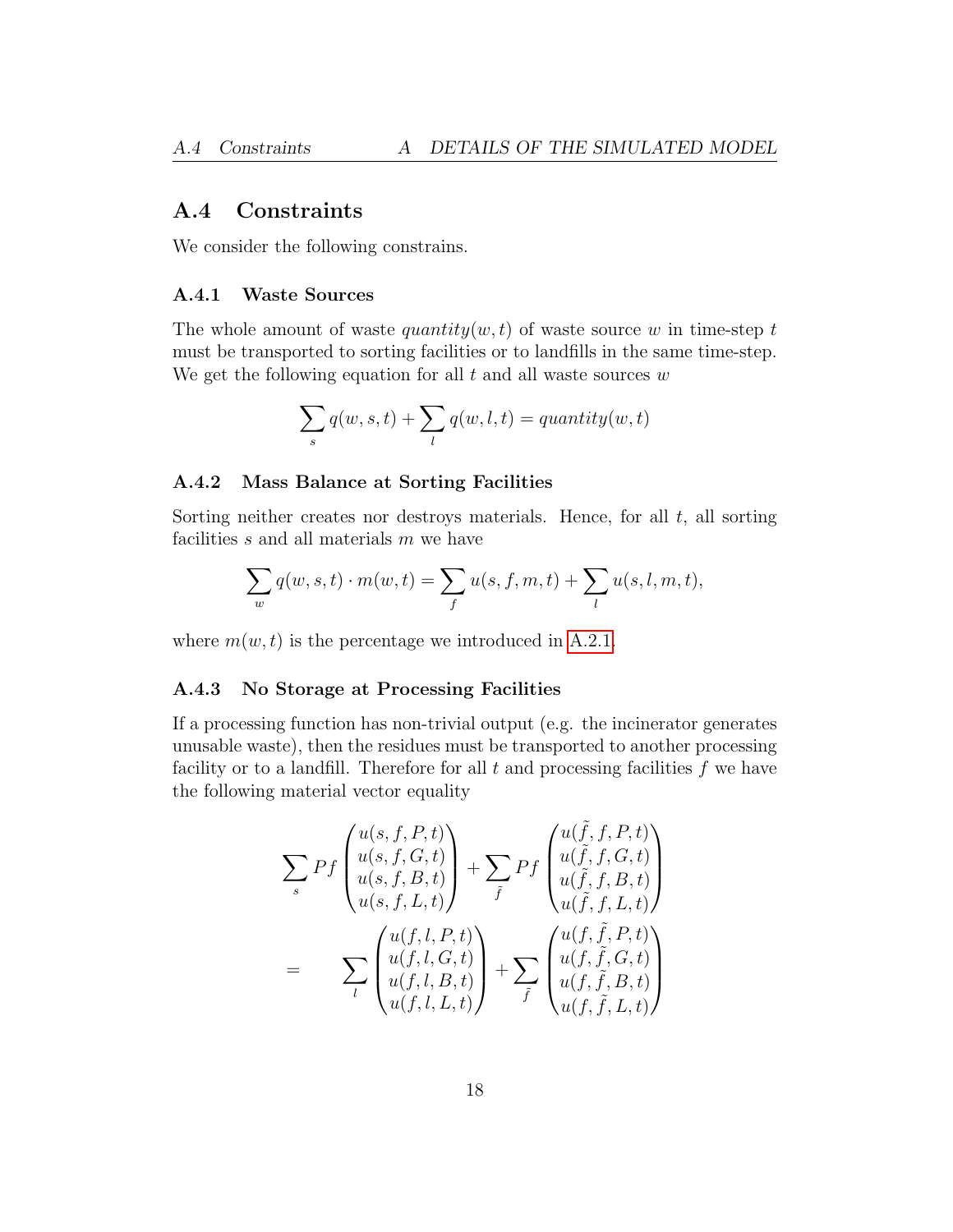#### <span id="page-18-0"></span>A.4.4 Transportation Constraints

To avoid trivialities we impose that no facility is allowed to send material to itself. For all  $t$ , for all materials  $m$  and for all facilities  $f$  we have

$$
u(f, f, m, t) = 0.
$$

Furthermore we forbid to transport material to facilities, which cannot handle them. For all  $t$ , all sorting facilities  $s$ , all materials  $m$  and processing facilities f,  $\tilde{f}$  such that f cannot handle m we have

$$
u(s, f, m, t) = 0
$$
  

$$
u(\tilde{f}, f, m, t) = 0.
$$

If waste is just partially sorted but not totally decomposed into its components  $P, G, B, L$ , we cannot transport each material independently. For instance, assume that we have a sorting facility  $s(PB)(GL)$  as in example [A.2.2](#page-13-0) which decomposes a waste flow into two components  $(PB)$  and  $(GL)$ consisting of combustible and non-combustible waste. The mixed flow  $(PB)$ of plastic and compostable waste can only be processed by incinerators and landfills. The other component  $(GL)$  must be disposed off at landfills. We define the following constraints

$$
\forall t \forall m \in \{P, B\} \forall f \neq \text{ا} \quad u(S(PB)(GL), f, m, t) = 0
$$
  

$$
\forall t \forall m \in \{G, L\} \forall f \quad u(S(PB)(GL), f, m, t) = 0.
$$

Now, in principle, the model is still allowed to split materials P and B and send them to different incinerators or send G and L parts to different landfills but the waste is not sorted, so we cannot transport G independently of L. We get around this problem by adapting the interpretation of the variables

 $u(s(PB)(GL), I, P, t), \quad u(s(PB)(GL), I, B, t)$ 

and

$$
u(s(PB)(GL), l, P, t), \quad (s(PB)(GL), l, B, t)
$$

in the following way: We will *not* consider the waste flow between  $s(PB)(GL)$ and incinerators, resp. landfills with respect to a single material but only the accumulated flows  $u(s(PB)(GL), I, P, t)+u(s(PB)(GL), I, B, t)$  of combustible waste from the sorting facility  $s(PB)(GL)$  to incinerators I and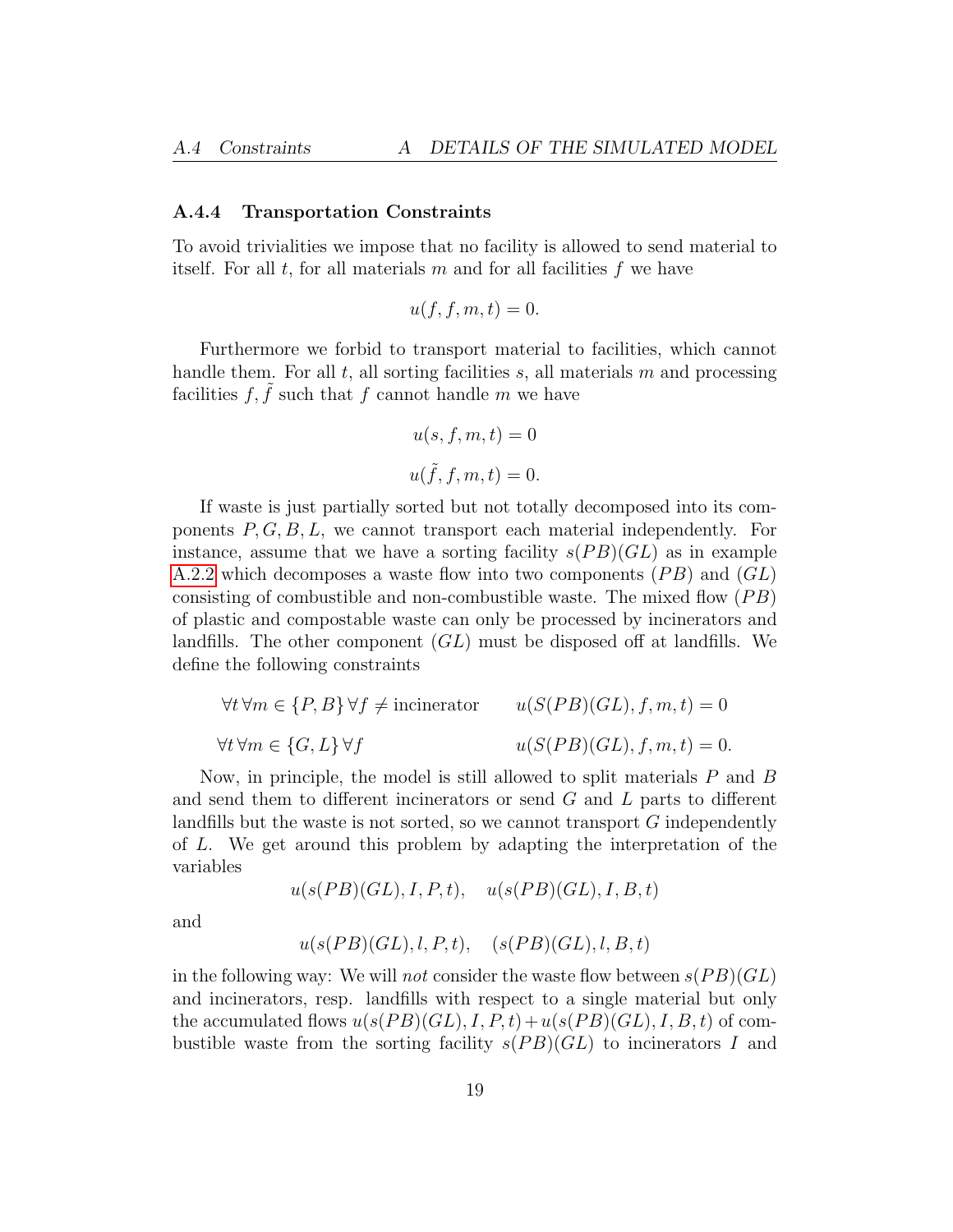the accumulated flows  $u(s(PB)(GL), l, G, t)+u(s(PB)(GL), l, L, t)$  of  $(GL)$ waste from the sorting facility  $s(PB)(GL)$  to a landfill l.

*Example.* Consider two incinerators  $I_1$ ,  $I_2$  and the following material flow

$$
u(s(PB)(GL), I_1, P, 1) = 10
$$
  
\n
$$
u(s(PB)(GL), I_1, B, 1) = 2
$$
  
\n
$$
u(s(PB)(GL), I_2, P, 1) = 5
$$
  
\n
$$
u(s(PB)(GL), I_2, B, 1) = 1.
$$

This means we should transport 12 units of combustible waste from the sorting facility to incinerator 1 and 6 units of combustible waste to incinerator 2.

Notice that, although the waste might not be transported in the modeled composition, the total processing costs do not change, if we assume that  $costs_{I,t}(m) = costs_{\tilde{L},t}(m)$  for all incinerators I and I. Since we assume that the residues of burning material  $P$  and material  $B$  are identically  $r$ , the total transportation costs do not change either.

#### <span id="page-19-0"></span>A.4.5 Capacity Constraints

We use the following inequalities to make sure that the model respects the capacity constraints of the facilities considered.

$$
\forall t\, \forall s\qquad \sum_w q(w,s,t) \leq CAPs_t
$$

We assume that the capacities of a processing facility do not depend on the incoming materials. (It is very easy to relax this assumption.) We get

$$
\forall t \,\forall f \qquad \sum_{s,m} u(s, f, m, t) + \sum_{\tilde{f},m} u(\tilde{f}, f, m, t) \leq CAPf_t.
$$

To make sure that the capacities of the landfills l are considered we use the following inequality:

$$
\forall l \qquad \sum_{t} \left( \sum_{w} q(w, l, t) + \sum_{s,m} u(s, l, m, t) + \sum_{f,m} u(f, l, m, t) \right) \leq CAPl
$$